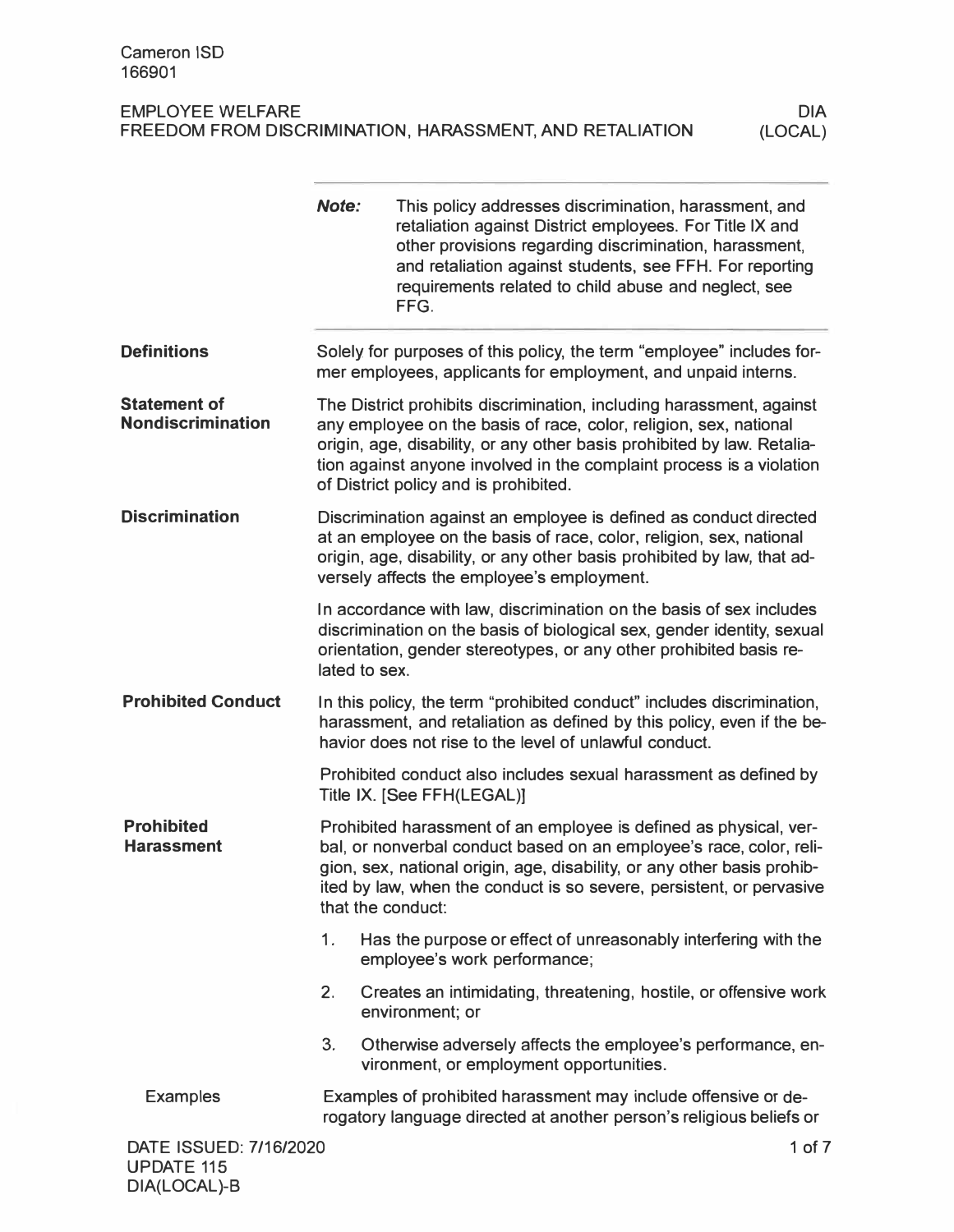## EMPLOYEE WELFARE FREEDOM FROM DISCRIMINATION, HARASSMENT, AND RETALIATION

|                                                   |                                                                                                                                                                                                                                                      | practices, accent, skin color, gender identity, or need for workplace<br>accommodation; threatening or intimidating conduct; offensive<br>jokes, name calling, slurs, or rumors; cyberharassment; physical<br>aggression or assault; display of graffiti or printed material promot-<br>ing racial, ethnic, or other negative stereotypes; or other kinds of<br>aggressive conduct such as theft or damage to property. |  |
|---------------------------------------------------|------------------------------------------------------------------------------------------------------------------------------------------------------------------------------------------------------------------------------------------------------|-------------------------------------------------------------------------------------------------------------------------------------------------------------------------------------------------------------------------------------------------------------------------------------------------------------------------------------------------------------------------------------------------------------------------|--|
| <b>Sex-Based</b><br><b>Harassment</b>             |                                                                                                                                                                                                                                                      | As required by law, the District shall follow the procedures below at<br>Response to Sexual Harassment-Title IX upon a report of sex-<br>based harassment, including sexual harassment, when such alle-<br>gations, if proved, would meet the definition of sexual harassment<br>under Title IX. [See FFH(LEGAL)]                                                                                                       |  |
| <b>Sexual Harassment</b>                          | Sexual harassment is a form of sex discrimination defined as un-<br>welcome sexual advances; requests for sexual favors; sexually<br>motivated physical, verbal, or nonverbal conduct; or other conduct<br>or communication of a sexual nature when: |                                                                                                                                                                                                                                                                                                                                                                                                                         |  |
|                                                   | 1.                                                                                                                                                                                                                                                   | Submission to the conduct is either explicitly or implicitly a<br>condition of an employee's employment, or when submission<br>to or rejection of the conduct is the basis for an employment<br>action affecting the employee; or                                                                                                                                                                                       |  |
|                                                   | 2.                                                                                                                                                                                                                                                   | The conduct is so severe, persistent, or pervasive that it has<br>the purpose or effect of unreasonably interfering with the em-<br>ployee's work performance or creates an intimidating, threat-<br>ening, hostile, or offensive work environment.                                                                                                                                                                     |  |
| <b>Examples</b>                                   |                                                                                                                                                                                                                                                      | Examples of sexual harassment may include sexual advances;<br>touching intimate body parts; coercing or forcing a sexual act on<br>another; jokes or conversations of a sexual nature; and other sex-<br>ually motivated conduct, contact, or communication, including elec-<br>tronic communication.                                                                                                                   |  |
| <b>Reporting</b><br><b>Procedures</b>             |                                                                                                                                                                                                                                                      | Any employee who believes that he or she has experienced pro-<br>hibited conduct or believes that another employee has experienced<br>prohibited conduct should immediately report the alleged acts. The<br>employee may report the alleged acts to his or her supervisor or<br>campus principal.                                                                                                                       |  |
|                                                   |                                                                                                                                                                                                                                                      | Alternatively, the employee may report the alleged acts to one of<br>the District officials below.                                                                                                                                                                                                                                                                                                                      |  |
| <b>Definition of District</b><br><b>Officials</b> |                                                                                                                                                                                                                                                      | For the purposes of this policy, District officials are the Title IX coor-<br>dinator, the ADA/Section 504 coordinator, and the Superintendent.                                                                                                                                                                                                                                                                         |  |
| Title IX<br>Coordinator                           |                                                                                                                                                                                                                                                      | Reports of discrimination based on sex, including sexual harass-<br>ment, may be directed to the designated Title IX coordinator. [See<br>DIA(EXHIBIT)]                                                                                                                                                                                                                                                                 |  |

DIA (LOCAL)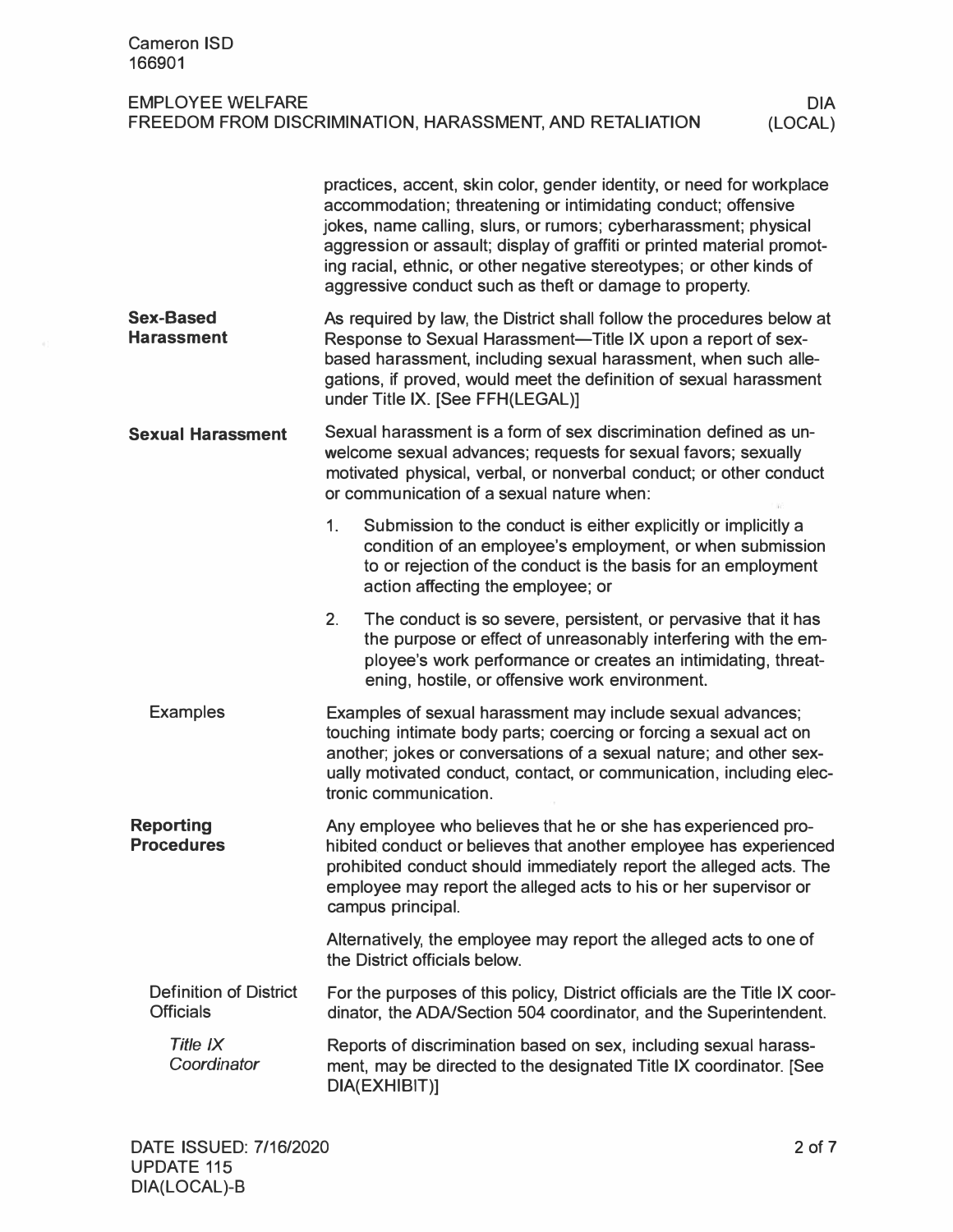| Cameron ISD<br>166901                                    |         |
|----------------------------------------------------------|---------|
| <b>EMPLOYEE WELFARE</b>                                  | DIA     |
| FREEDOM FROM DISCRIMINATION, HARASSMENT, AND RETALIATION | (LOCAL) |

| <b>ADA / Section</b><br>504 Coordinator                                 | Reports of discrimination based on disability may be directed to the<br>designated ADA/Section 504 coordinator. [See DIA(EXHIBIT)]                                                                                                                                                                                                                                                                |
|-------------------------------------------------------------------------|---------------------------------------------------------------------------------------------------------------------------------------------------------------------------------------------------------------------------------------------------------------------------------------------------------------------------------------------------------------------------------------------------|
| Superintendent                                                          | The Superintendent shall serve as coordinator for purposes of Dis-<br>trict compliance with all other nondiscrimination laws.                                                                                                                                                                                                                                                                     |
| <b>Alternative</b><br><b>Reporting</b><br><b>Procedures</b>             | An employee shall not be required to report prohibited conduct to<br>the person alleged to have committed the conduct. Reports con-<br>cerning prohibited conduct, including reports against the Title IX<br>coordinator or ADA/Section 504 coordinator, may be directed to the<br>Superintendent.                                                                                                |
|                                                                         | A report against the Superintendent may be made directly to the<br>Board. If a report is made directly to the Board, the Board shall ap-<br>point an appropriate person to conduct an investigation.                                                                                                                                                                                              |
| <b>Timely Reporting</b>                                                 | To ensure the District's prompt investigation, reports of prohibited<br>conduct shall be made as soon as possible after the alleged act or<br>knowledge of the alleged act.                                                                                                                                                                                                                       |
| <b>Notice of Report</b>                                                 | Any District supervisor who receives a report of prohibited conduct<br>shall immediately notify the appropriate District official listed above<br>and take any other steps required by this policy.                                                                                                                                                                                               |
|                                                                         | Any District employee who receives a report of prohibited conduct<br>based on sex, including sexual harassment, shall immediately no-<br>tify the Title IX coordinator.                                                                                                                                                                                                                           |
| <b>Investigation of</b><br><b>Reports Other Than</b><br><b>Title IX</b> | The following procedures apply to all allegations of prohibited con-<br>duct other than allegations of harassment prohibited by Title IX.<br>[See FFH(LEGAL)] For allegations of sex-based harassment that,<br>if proved, would meet the definition of sexual harassment under Ti-<br>tle IX, see the procedures below at Response to Sexual Harass-<br>ment-Title IX.                            |
|                                                                         | The District may request, but shall not require, a written report. If a<br>report is made orally, the District official shall reduce the report to<br>written form.                                                                                                                                                                                                                               |
| <b>Initial Assessment</b>                                               | Upon receipt or notice of a report, the District official shall deter-<br>mine whether the allegations, if proved, would constitute prohibited<br>conduct as defined by this policy. If so, the District shall immedi-<br>ately authorize or undertake an investigation, regardless of<br>whether a criminal or regulatory investigation regarding the same<br>or similar allegations is pending. |
| <b>Interim Action</b>                                                   | If appropriate, the District shall promptly take interim action calcu-<br>lated to prevent prohibited conduct during the course of an investi-<br>gation.                                                                                                                                                                                                                                         |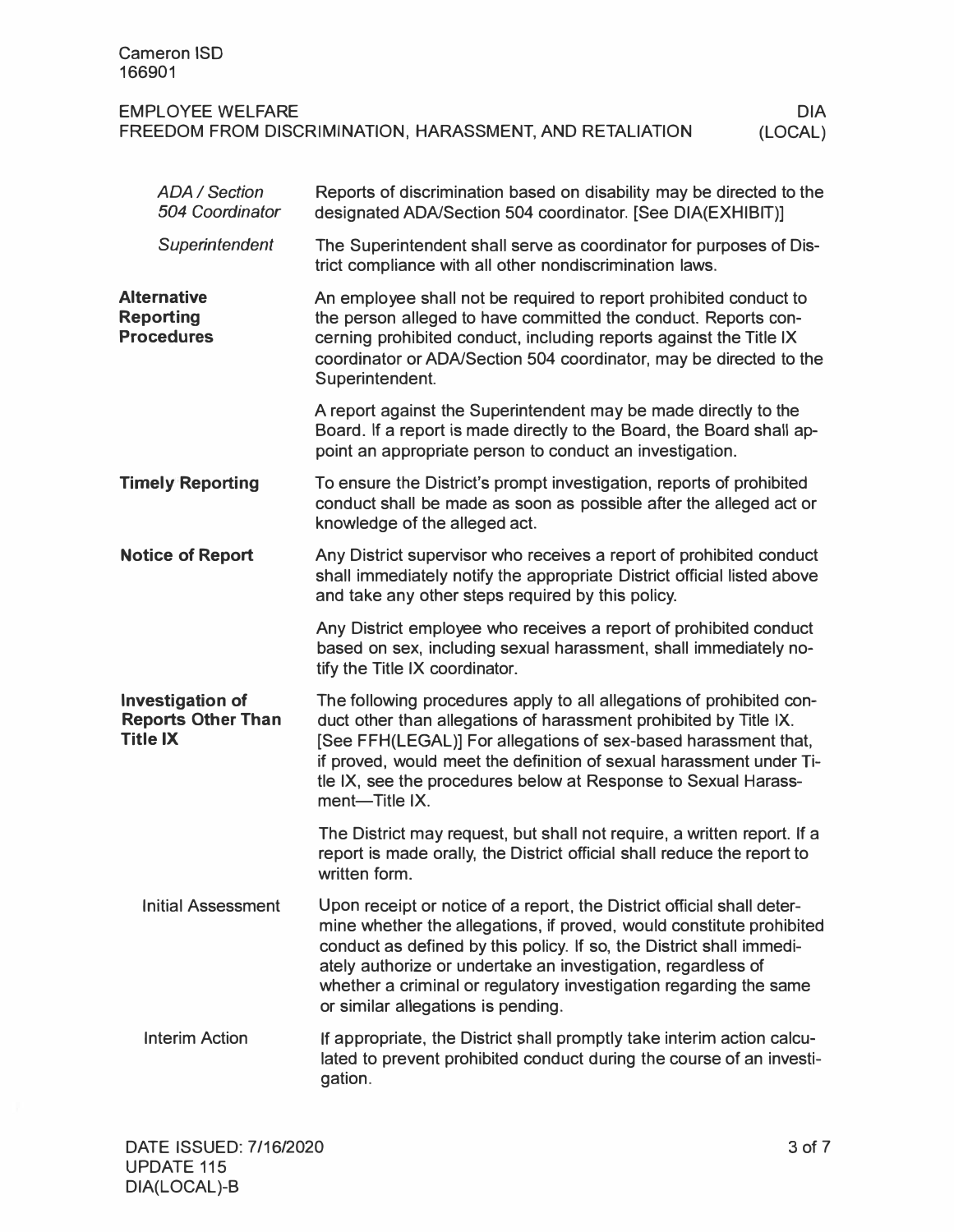| Cameron ISD<br>166901                                    |            |
|----------------------------------------------------------|------------|
| <b>EMPLOYEE WELFARE</b>                                  | <b>DIA</b> |
| FREEDOM FROM DISCRIMINATION, HARASSMENT, AND RETALIATION | (LOCAL)    |

| <b>District Investigation</b>                           | The investigation may be conducted by the District official or a de-<br>signee, such as the campus principal, or by a third party desig-<br>nated by the District, such as an attorney. When appropriate, the<br>principal or supervisor shall be involved in or informed of the inves-<br>tigation.                                       |
|---------------------------------------------------------|--------------------------------------------------------------------------------------------------------------------------------------------------------------------------------------------------------------------------------------------------------------------------------------------------------------------------------------------|
|                                                         | The investigation may consist of personal interviews with the per-<br>son making the report, the person against whom the report is filed,<br>and others with knowledge of the circumstances surrounding the<br>allegations. The investigation may also include analysis of other in-<br>formation or documents related to the allegations. |
| Concluding the<br>Investigation                         | Absent extenuating circumstances, the investigation should be<br>completed within ten District business days from the date of the re-<br>port; however, the investigator shall take additional time if neces-<br>sary to complete a thorough investigation.                                                                                |
|                                                         | The investigator shall prepare a written report of the investigation.<br>The report shall be filed with the District official overseeing the in-<br>vestigation.                                                                                                                                                                           |
| <b>District Action</b>                                  | If the results of an investigation indicate that prohibited conduct oc-<br>curred, the District shall promptly respond by taking appropriate<br>disciplinary or corrective action reasonably calculated to address<br>the conduct.                                                                                                         |
|                                                         | The District may take action based on the results of an investiga-<br>tion, even if the conduct did not rise to the level of prohibited or un-<br>lawful conduct.                                                                                                                                                                          |
| Confidentiality                                         | To the greatest extent possible, the District shall respect the<br>privacy of the complainant, persons against whom a report is filed,<br>and witnesses. Limited disclosures may be necessary in order to<br>conduct a thorough investigation and comply with applicable law.                                                              |
| Appeal                                                  | A complainant who is dissatisfied with the outcome of the investi-<br>gation may appeal through DGBA(LOCAL), beginning at the appro-<br>priate level.                                                                                                                                                                                      |
|                                                         | The complainant may have a right to file a complaint with appropri-<br>ate state or federal agencies.                                                                                                                                                                                                                                      |
| <b>Response to Sexual</b><br><b>Harassment-Title IX</b> | For purposes of the District's response to reports of harassment<br>prohibited by Title IX, definitions can be found in FFH(LEGAL).                                                                                                                                                                                                        |
| <b>General Response</b>                                 | When the District receives notice or an allegation of conduct that, if<br>proved, would meet the definition of sexual harassment under Title<br>IX, the Title IX coordinator shall promptly contact the complainant<br>$\mathsf{to}:$                                                                                                      |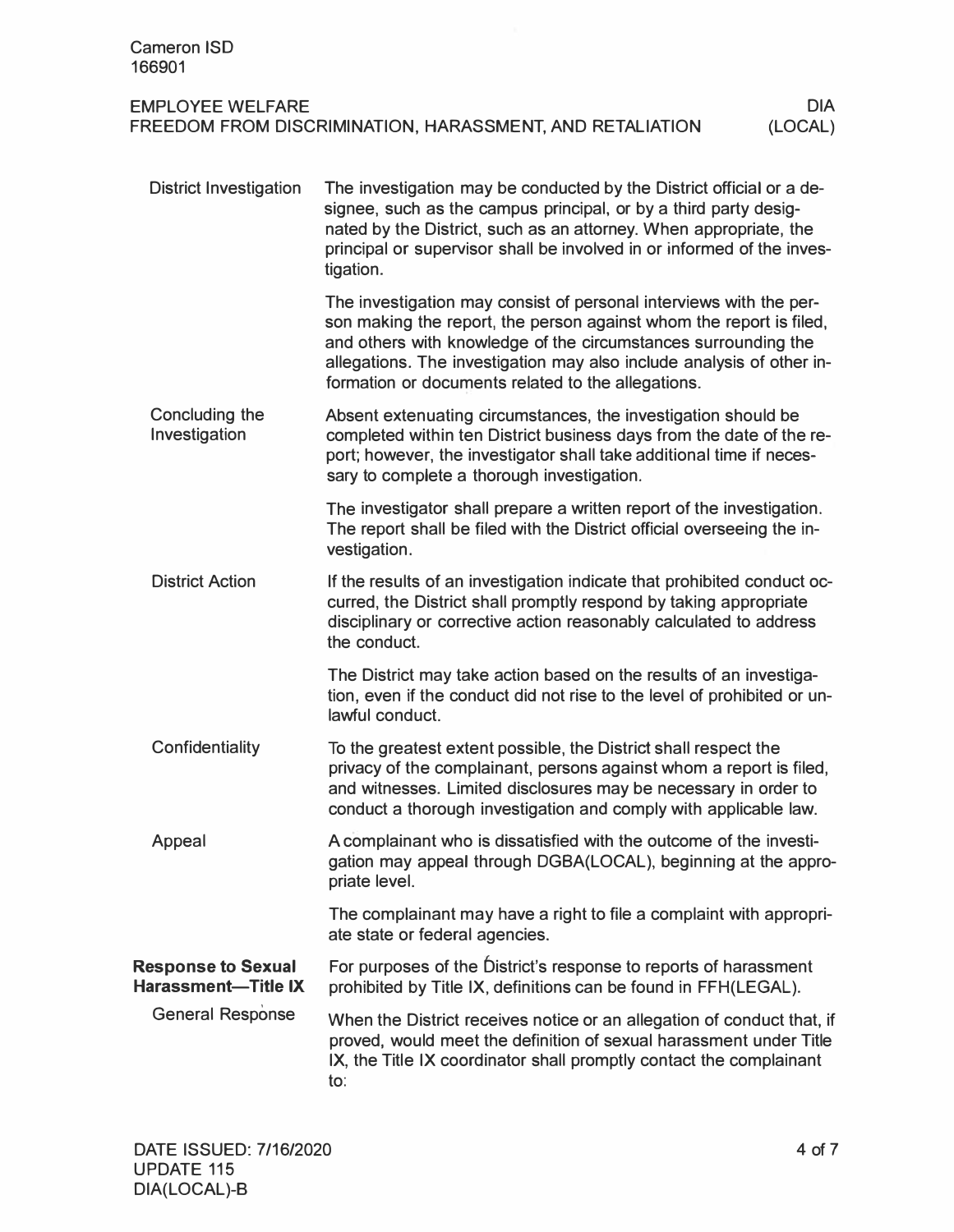## EMPLOYEE WELFARE FREEDOM FROM DISCRIMINATION, HARASSMENT, AND RETALIATION (LOCAL)

|                                                    | $\bullet$ | Discuss the availability of supportive measures and inform the<br>complainant that they are available, with or without the filing<br>of a formal complaint;                                                                                                                                                                                                                         |
|----------------------------------------------------|-----------|-------------------------------------------------------------------------------------------------------------------------------------------------------------------------------------------------------------------------------------------------------------------------------------------------------------------------------------------------------------------------------------|
|                                                    | $\bullet$ | Consider the complainant's wishes with respect to supportive<br>measures; and                                                                                                                                                                                                                                                                                                       |
|                                                    |           | Explain to the complainant the option and process for filing a<br>formal complaint.                                                                                                                                                                                                                                                                                                 |
|                                                    |           | The District's response to sexual harassment shall treat complain-<br>ants and respondents equitably by offering supportive measures to<br>both parties, as appropriate, and by following the Title IX formal<br>complaint process before imposing disciplinary sanctions or other<br>actions that are not supportive measures against a respondent.                                |
|                                                    |           | If a formal complaint is not filed, the District reserves the right to in-<br>vestigate and respond to prohibited conduct in accordance with<br>Board policies and administrative procedures.                                                                                                                                                                                       |
| <b>Title IX Formal</b><br><b>Complaint Process</b> |           | To distinguish the process described below from the District's gen-<br>eral grievance policies [see DGBA, FNG, and GF], this policy re-<br>fers to the grievance process required by Title IX regulations for re-<br>sponding to formal complaints of sexual harassment as the<br>District's "Title IX formal complaint process."                                                   |
|                                                    |           | The Superintendent shall ensure the development of a Title IX for-<br>mal complaint process that complies with legal requirements. [See<br>FFH(LEGAL)] The formal complaint process shall be posted on the<br>District's website. In compliance with Title IX regulations, the Dis-<br>trict's Title IX formal complaint process shall address the following<br>basic requirements: |
|                                                    | 1.        | Equitable treatment of complainants and respondents;                                                                                                                                                                                                                                                                                                                                |
|                                                    | 2.        | An objective evaluation of all relevant evidence;                                                                                                                                                                                                                                                                                                                                   |
|                                                    | 3.        | A requirement that the Title IX coordinator, investigator, deci-<br>sion-maker, or any person designated to facilitate an informal<br>resolution process not have a conflict of interest or bias;                                                                                                                                                                                   |
|                                                    | 4.        | A presumption that the respondent is not responsible for the<br>alleged sexual harassment until a determination is made at<br>the conclusion of the Title IX formal complaint process;                                                                                                                                                                                              |
|                                                    | 5.        | Time frames that provide for a reasonably prompt conclusion<br>of the Title IX formal complaint process, including time frames<br>for appeals and any informal resolution process, and that al-<br>low for temporary delays or the limited extension of time<br>frames with good cause and written notice as required by law;                                                       |
|                                                    |           |                                                                                                                                                                                                                                                                                                                                                                                     |

DIA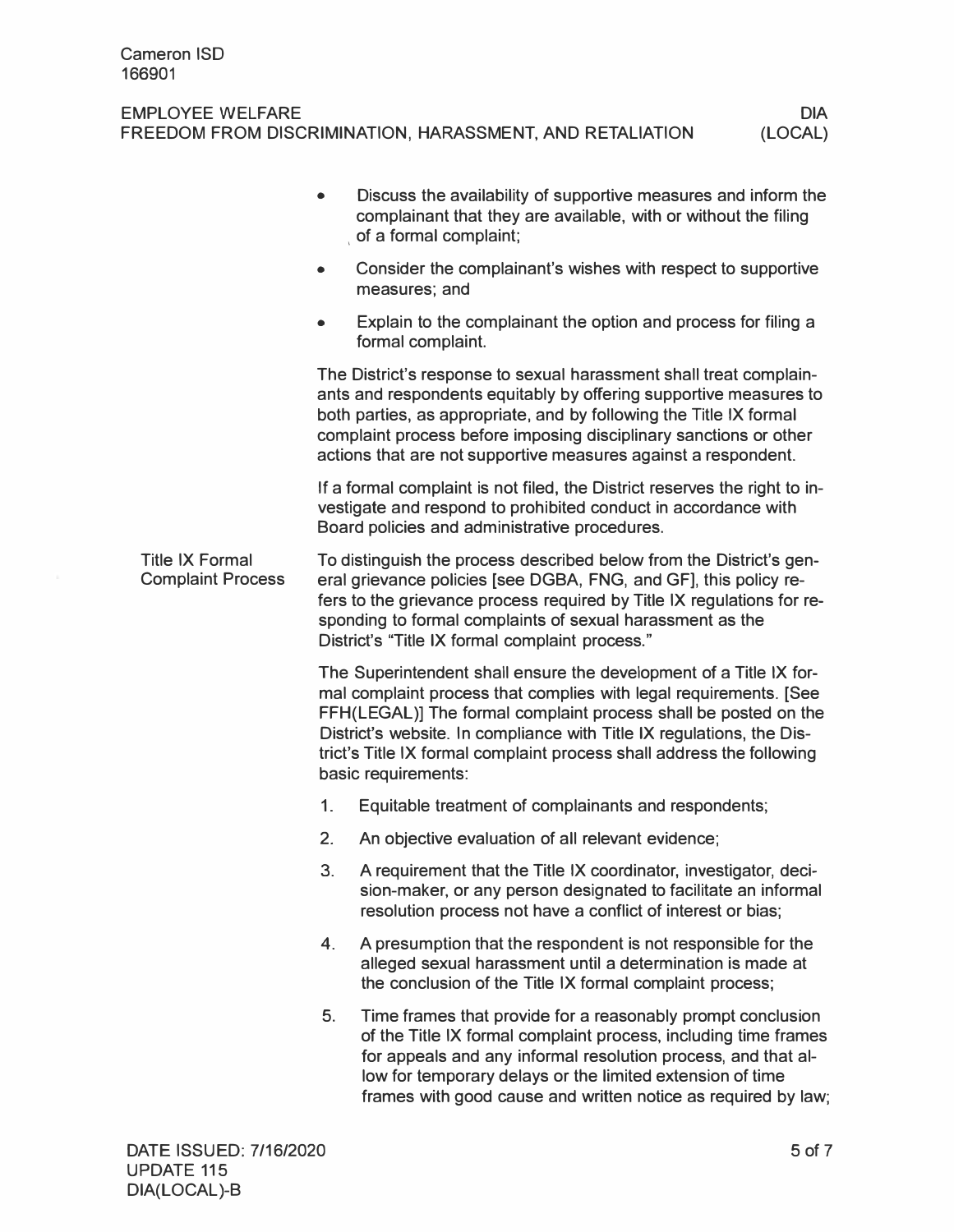## EMPLOYEE WELFARE FREEDOM FROM DISCRIMINATION, HARASSMENT, AND RETALIATION

|                                | 6.             | A description of the possible disciplinary sanctions and reme-<br>dies that may be implemented following a determination of re-<br>sponsibility for the alleged sexual harassment;                                                                                                                                                                                                              |
|--------------------------------|----------------|-------------------------------------------------------------------------------------------------------------------------------------------------------------------------------------------------------------------------------------------------------------------------------------------------------------------------------------------------------------------------------------------------|
|                                | 7 <sub>1</sub> | A statement of the standard of evidence to be used to deter-<br>mine responsibility for all Title IX formal complaints of sexual<br>harassment;                                                                                                                                                                                                                                                 |
|                                | 8.             | Procedures and permissible bases for the complainant and<br>respondent to appeal a determination of responsibility or a<br>dismissal of a Title IX formal complaint or any allegations<br>therein;                                                                                                                                                                                              |
|                                | 9.             | A description of the supportive measures available to the<br>complainant and respondent;                                                                                                                                                                                                                                                                                                        |
|                                |                | 10. A prohibition on using or seeking information protected under<br>a legally recognized privilege unless the individual holding the<br>privilege has waived the privilege;                                                                                                                                                                                                                    |
|                                |                | 11. Additional formal complaint procedures in 34 C.F.R.<br>106.45(b), including written notice of a formal complaint, con-<br>solidation of formal complaints, recordkeeping, and investiga-<br>tion procedures; and                                                                                                                                                                            |
|                                | 12.            | Other local procedures as determined by the Superintendent.                                                                                                                                                                                                                                                                                                                                     |
| Standard of<br><b>Evidence</b> |                | The standard of evidence used to determine responsibility in a Title<br>IX formal complaint of sexual harassment shall be the<br>preponderance of the evidence.                                                                                                                                                                                                                                 |
| <b>Retaliation</b>             |                | The District prohibits retaliation against an employee who makes a<br>claim alleging to have experienced discrimination or harassment,<br>or another employee who, in good faith, makes a report of harass-<br>ment or discrimination, files a complaint of harassment or discrimi-<br>nation, serves as a witness, or otherwise participates or refuses to<br>participate in an investigation. |
| <b>Examples</b>                |                | Examples of retaliation may include termination, refusal to hire, de-<br>motion, and denial of promotion. Retaliation may also include<br>threats, intimidation, coercion, unjustified negative evaluations, un-<br>justified negative references, or increased surveillance.                                                                                                                   |
| <b>Records Retention</b>       |                | The District shall retain copies of allegations, investigation reports,<br>and related records regarding any prohibited conduct in accord-<br>ance with the District's records control schedules, but for no less<br>than the minimum amount of time required by law. [See CPC]                                                                                                                 |
|                                |                | [For Title IX recordkeeping and retention provisions, see FFH(LE-<br>GAL) and the District's Title IX formal complaint process.]                                                                                                                                                                                                                                                                |